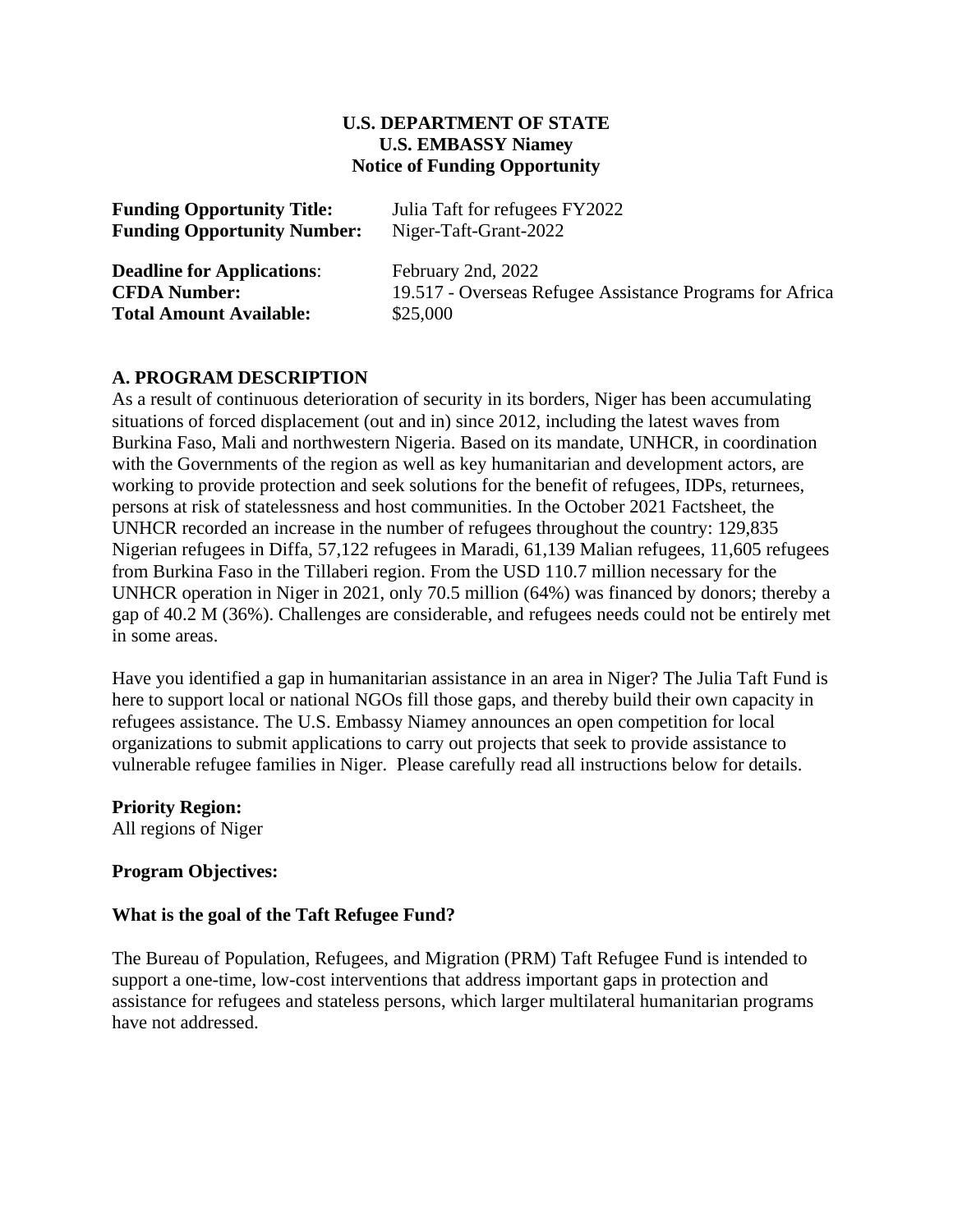### **Who are the Beneficiaries of the Julia Taft Fund?**

The Taft Refugee Fund is intended primarily to support projects that assist **refugees or refugee returnees.** The Taft Refugee Fund is intended for projects that include a target beneficiary base of at least 50 percent refugees or returned refugees. These should be onetime interventions, *not* sustained programs.

### **Who can submit a proposal for Julia Taft Fund?**

U.S Embassy Niamey may accept proposals for support of international NGOs that demonstrate close partnerships with local NGOs, but the preference is to support reliable local NGOs to encourage capacity building for smaller, local partners.

### **Proposed Interventions**

Applicants may submit proposals to carry out important humanitarian activities that UNHCR and other institutions providing humanitarian assistance have not been able to implement in a given area. The project interventions are intended for improving the living conditions of refugees and/or returnees within one or a combination of the following sectors:

- Education
- Health
- Water, Sanitation and hygiene
- Food Security
- Protection
- Shelters and non-food items
- Environment and Energy
- Empowerment of communities

# **B. FEDERAL AWARD INFORMATION**

Length of performance period: **06 to 12 months** Number of awards anticipated: **1 or 2 awards** Total available funding: \$**25,000 (Minimum Award Amount \$5,000 - Maximum \$ 25,000)** Type of Funding: **Overseas Refugee Assistance Programs for Africa** Funding Instrument Type: **Grant** Anticipated program start date: **July 1st, 2022**

### *Note that this notice is subject to availability of funding.*

# **C. ELIGILIBITY INFORMATION**

The following organizations are eligible to apply:

• Local/National NGO

# **Other Eligibility Requirements**

- In order to be eligible to receive an award, all applicants must have a unique entity identifier (UEI) also known as DUNS number,
- All applicants must be registered with the System for Award Management at www.SAM.gov.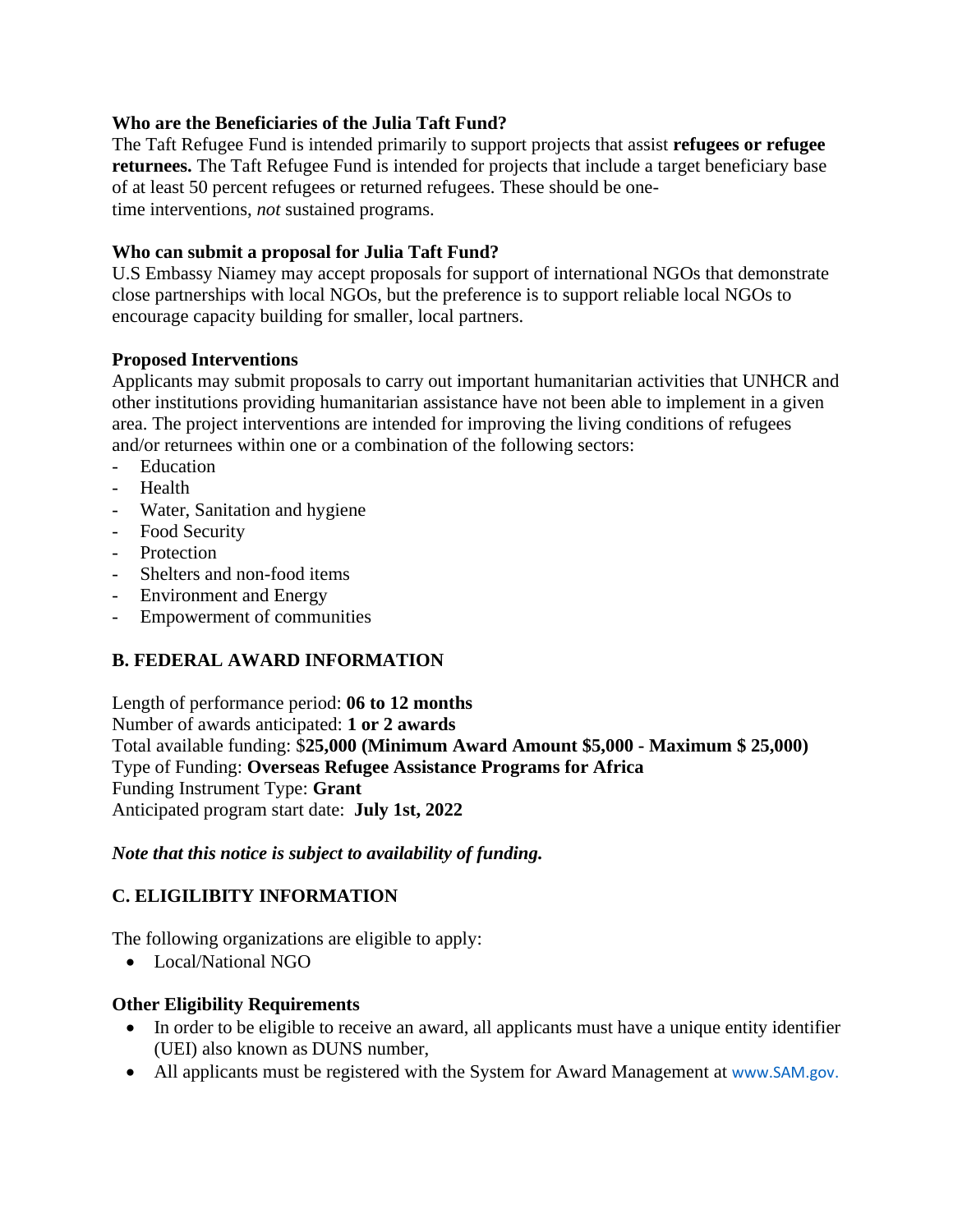- Applicants are only allowed to submit one proposal per organization. If more than one proposal is submitted from an organization, all proposals from that institution will be considered ineligible for funding.
- All applicants must have a valid Standard Agreement (PAT) with the government of Niger.
- Applicants must have experience working with refugees/ returnees, UNHCR, and tracking data, etc.
- Applicants for PRM funding are also required to submit an organization-specific Code of Conduct as an attachment to their proposal. The Codes of Conduct must be consistent with the **[Inter-Agency Standing Committee's \(IASC\) six core principles](https://interagencystandingcommittee.org/principals/news-public/iasc-six-core-principles-relating-sexual-exploitation-and-abuse-2002)** to protect beneficiaries of humanitarian assistance from sexual exploitation and abuse (SEA).

# **D. APPLICATION AND SUBMISSION INFORMATION**

### **Address to Request Application Package**

You can request required application forms from U.S Embassy Niamey Program Grants Unit at nahantchii@state.gov

### **Content and Form of Application Submission**

Please follow all instructions below carefully. Proposals that do not meet the requirements of this announcement or fail to comply with the stated requirements will be ineligible.

### **Content of Application**

Please ensure:

- The proposal clearly addresses the goals and objectives of this funding opportunity
- All documents are in English
- All budgets are in U.S. dollars
- All pages are numbered
- All Microsoft Word documents are single-spaced, 12-point Times New Roman font, with a minimum of 1-inch margins.

# The following are **required**:

# **1. SF-424 Forms**

- **SF-424 (Application for Federal Assistance – organizations)** to be downloaded at [www.Grants.gov](https://www.grants.gov/web/grants/forms/sf-424-family.html)
- S**F424A (Budget Information for Non-Construction programs)** to be downloaded at [www.Grants.gov](https://www.grants.gov/web/grants/forms/sf-424-family.html)
- **SF424B** *(Assurances for Non-Construction programs) to be downloaded at* [www.Grants.gov](https://www.grants.gov/web/grants/forms/sf-424-family.html)

**2. Proposal (***09* **pages maximum):** The proposal should contain sufficient information that anyone not familiar with the project would understand exactly what the applicant wants to do. You may use your own proposal format, but it must include all the items below.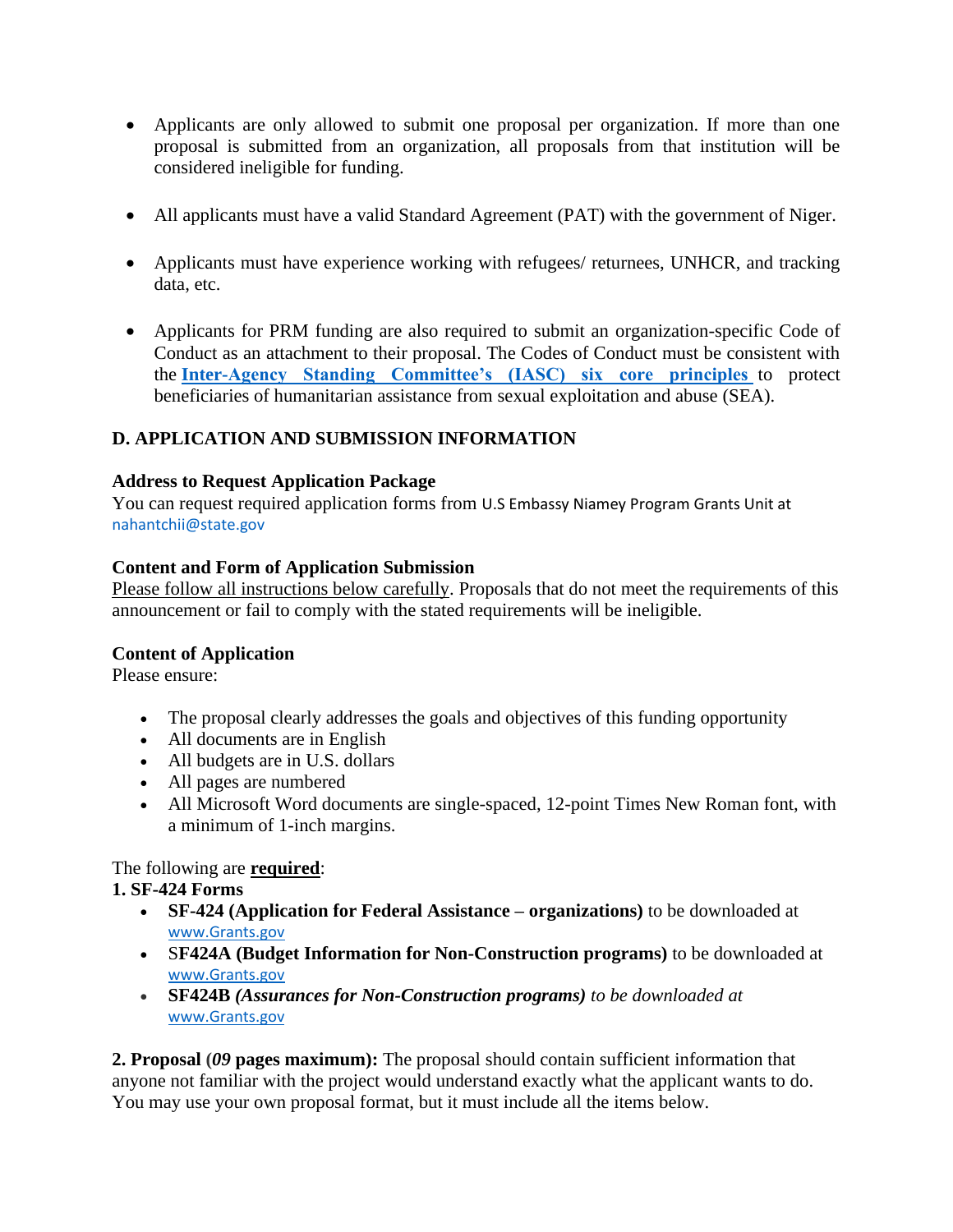- **Proposal Summary:** Short narrative that outlines the proposed program, including program objectives and anticipated impact.
- **Introduction to the Organization**: A description of past and present operations, showing ability to carry out the program, including information on all recent previous grants from the U.S. Embassy and/or U.S. government agencies.
- **Program Activities**: Describe the program activities and how they will achieve the objectives.
- **Proposed Program Schedule and Timeline:** The proposed timeline for the program activities. Include the dates, times, and locations of planned activities and events.
- **Key Personnel:** Names, titles, roles and experience/qualifications of key personnel involved in the program. What proportion of their time will be used in support of this project?
- **Program Partners:** List the names and type of involvement of any key partner organization(s) or sub-awardee(s).
- **Program Monitoring and Evaluation Plan:** This is an important part of successful grants. Throughout the time-frame of the grant, how will the activities be monitored by your organization to ensure they are happening in a timely manner, and how will the program be evaluated to make sure it is meeting the goal/objective(s) of the grant?

**3. Budget Justification Narrative**: After filling out the SF-424A Budget, use a separate sheet of paper to describe each of the budget expenses in detail.

### **Guidelines for Budget Justification**

**Personnel and Fringe Benefits:** Describe the wages, salaries, and benefits of temporary or permanent staff who will be working directly for the applicant on the program, and the percentage of their time that will be spent on the program.

**Travel:** Estimate the costs of travel and per diem for this program, for program staff, consultants or speakers, and participants/beneficiaries. If the program involves international travel, include a brief statement of justification for that travel.

**Equipment:** Describe any machinery, furniture, or other personal property that is required for the program, which has a useful life of more than one year (or a life longer than the duration of the program), and costs at least \$5,000 per unit.

**Supplies:** List and describe all the items and materials, including any computer devices, that are needed for the program. If an item costs more than \$5,000 per unit, then put it in the budget under Equipment.

**Contractual:** Describe goods and services that the applicant plans to acquire through a contract with a vendor. Also describe any sub-award(s) to non-profit partner(s) that will help carry out the program activities.

**Other Direct Costs:** Describe other costs directly associated with the program, which do not fit in the other categories. For example, shipping costs for materials and equipment or applicable taxes. All "Other" or "Miscellaneous" expenses must be itemized and explained.

**Indirect Costs:** These are costs that cannot be linked directly to the program activities, such as overhead costs needed to help keep the organization operating. If your organization has a Negotiated Indirect Cost Rate (NICRA) and includes NICRA charges in the budget, attach a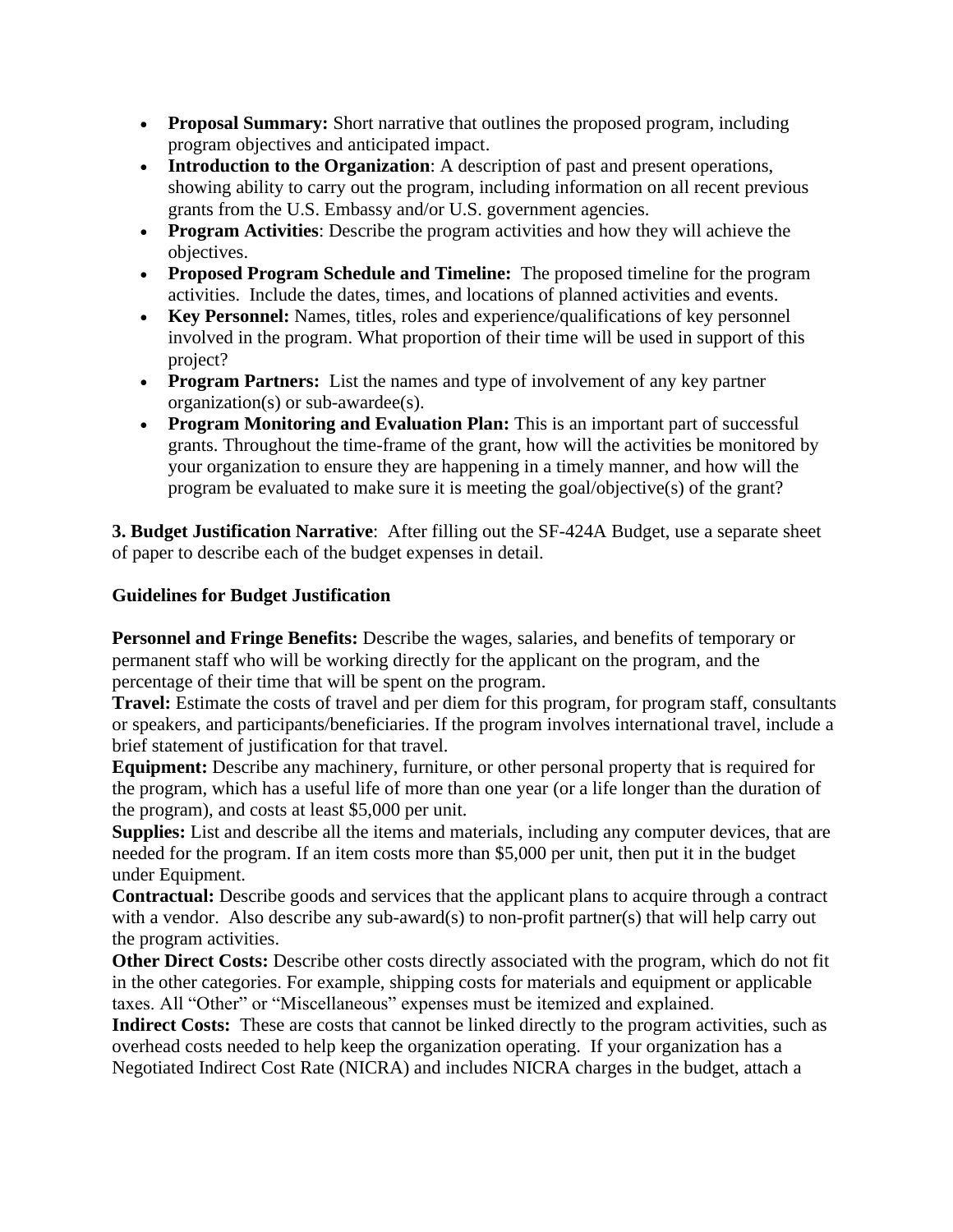copy of your latest NICRA. Organizations that have never had a NICRA may request indirect costs of 10% of the modified total direct costs as defined in 2 CFR 200.68.

**"Cost Sharing"** refers to contributions from the organization or other entities other than the U.S. Embassy. It also includes in-kind contributions such as volunteers' time and donated venues.

### **4. Attachments:**

- 1-page CV or resume of key personnel who are proposed for the program. (Required)
- Letters of support from partners. (Optional)
- If your organization has a NICRA (Please see "Indirect Costs" in the definitions section below) and includes NICRA charges in the budget, your latest NICRA should be included as a PDF file. (**Note**: local/national NGO usually do not have NICRA)
- Official permission letters (if required for program activities)

### **5. Required Registrations:**

All organizations applying for grants must obtain these registrations. All are free of charge:

- Unique Entity Identifier (UEI) / DUNS number
- NCAGE code
- www.SAM.gov registration

**Step 1:** Apply for a UEI/DUNS number and an NCAGE number (these can be completed simultaneously)

DUNS application: Organizations must have a Data Universal Numbering System (DUNS) number from Dun & Bradstreet. If your organization does not have one already, you may obtain one by calling 1-866-705-5711 or visiting<http://fedgov.dnb.com/webform>

NCAGE application: Application page here:

<https://eportal.nspa.nato.int/AC135Public/scage/CageList.aspx> Instructions for the NCAGE application process: [https://eportal.nspa.nato.int/AC135Public/Docs/US%20Instructions%20for%20NSPA%20NCA](https://eportal.nspa.nato.int/AC135Public/Docs/US%20Instructions%20for%20NSPA%20NCAGE.pdf) [GE.pdf](https://eportal.nspa.nato.int/AC135Public/Docs/US%20Instructions%20for%20NSPA%20NCAGE.pdf)

For NCAGE help from within the U.S., call 1-888-227-2423 For NCAGE help from outside the U.S., call 1-269-961-7766 Email NCAGE@dlis.dla.mil for any problems in getting an NCAGE code.

**Step 2:** After receiving the NCAGE Code, proceed to register in SAM.gov by logging onto: [https://www.sam.gov.](https://www.sam.gov/) SAM registration must be renewed annually.

#### **Submission Dates and Times**

Applications are due no later than **February 2nd, 2022** All application materials must be submitted by email to [Niameygrants@state.gov](mailto:Niameygrants@state.gov)

### **Funding Restrictions**

These funds cannot be used for any of the following: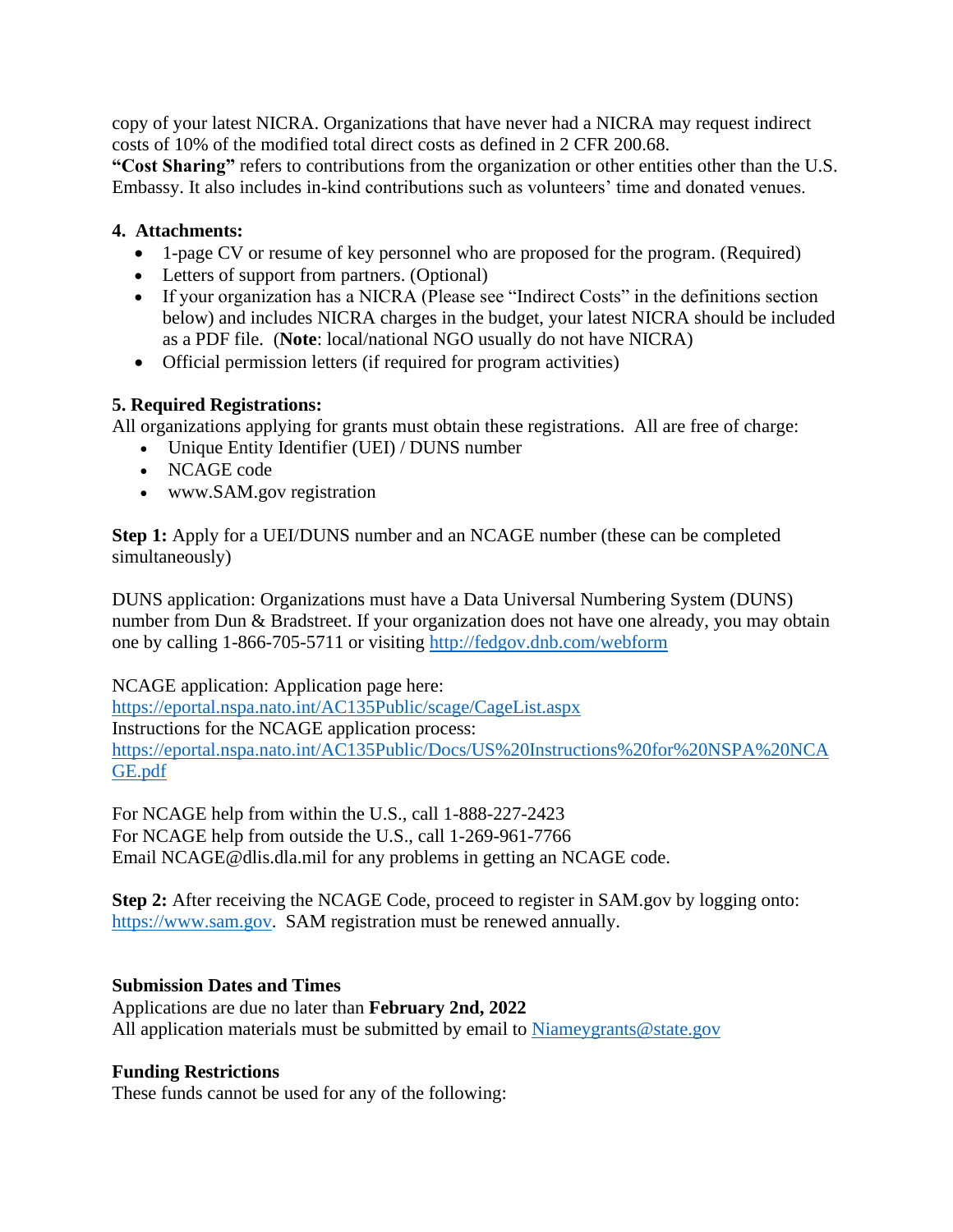- *Purchase of alcoholic beverages*
- *Illegal drugs consumption and smuggling*
- *Support to terrorism activities*
- *Weapon smuggling*
- *Activities that involve trafficking in person*

# **E. APPLICATION REVIEW INFORMATION**

# **1. Criteria**

Based on the weighted scores below, a Grants Review Committee will evaluate all eligible applications using the criteria shown in this section. The relative importance of each criterion is indicated by the number of points assigned.

A total of 100 points is possible.

**Quality and Feasibility of the Program Idea – 30 points:** The program idea is well developed, with detail about how program activities will be carried out. The proposal includes a reasonable implementation timeline.

**Organizational Capacity and Record on Previous Grants – 10 points:** The organization has expertise and experience in its stated field and has the internal controls in place to manage federal funds. The organization has included a list of previous grants carried out to support refugees and returnees, especially in the project's area within the past five years.

**Program Planning– 20 points:** Goals and objectives are clearly stated, and program approach is likely to provide maximum impact in achieving the proposed results.

**Budget – 15 points:** The organization has submitted a budget (in *Excel* format) and a detailed budget justification (Narrative in *Word* format). Costs are reasonable in relation to the proposed activities and anticipated results. Budget lines are realistic, accounting for all necessary expenses to achieve proposed activities.

**Monitoring and evaluation plan – 15 points:** Applicant demonstrates it is able to measure program success against key indicators and provides milestones to indicate progress toward goals outlined in the proposal. The program includes output and outcome indicators and shows how and when those will be measured.

**Sustainability – 10 points:** Program activities will continue to have positive impact after the end of the program.

### **2. Review and Selection Process**

A proposal review committee will evaluate all eligible applications. Applicants should expect the outcome by March 2022.

# **F. FEDERAL AWARD ADMINISTRATION INFORMATION**